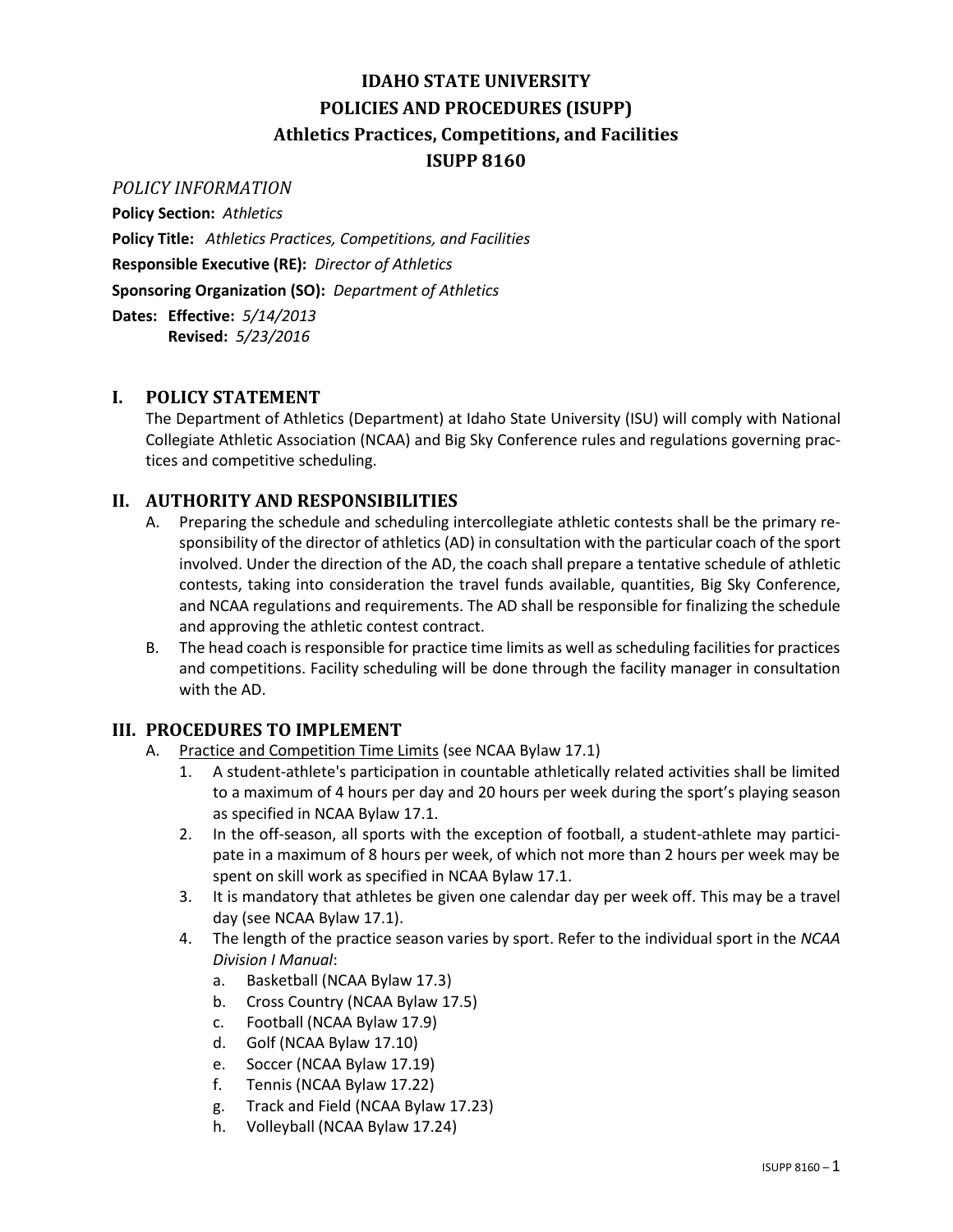- 5. Head coaches are required to declare their playing season prior to the beginning of the semester in which the sport competes (see NCAA Bylaw 17.1.3).
- B. Competitive Contest Scheduling
	- 1. The number of contests scheduled must adhere to the minimum and maximum in accordance with NCAA Bylaws 17 and 20.
	- 2. The coach and an athletic administrator will meet regarding scheduling. The emphasis will be on meeting the minimum and maximum number of contests/competitions per bylaws 17 and 20 while remaining fiscally responsible.
	- 3. Within reasonable limits, the coach and AD shall schedule non-conference athletic contests with teams from the surrounding region to reduce expenses, increase revenue and student interest.
	- 4. Away contests or travel shall not be scheduled that would cause students to miss class for a full week.
	- 5. The Department will make every effort not to schedule home and away games during the first three (3) days of each semester and during finals week. The Department also discourages scheduling contests during closed week.
	- 6. No class time shall be missed for practice. This will include game day walk-throughs, shoota-rounds, team meetings, etc. on home game days (see NCAA Bylaw 17.1).
	- 7. During the academic term, teams shall not depart for competition earlier than 48 hours before competition or stay longer than 36 hours after competition without the approval from the AD.
	- 8. Coaches are encouraged to schedule athletic contests as far in advance as possible to help minimize absences and class conflicts.
	- 9. Head coaches will complete the *Competition Schedule* before the deadlines of August 1 for teams that compete during the fall semester and of December 1 for teams that compete during the spring semester.
- C. Athletic Contest Contracts
	- 1. No game guarantee shall be negotiated by a coach without written approval from the AD.
	- 2. For non-conference home athletic contests, the contract will be prepared by ISU.
	- 3. For non-conference away athletic contest, a contract will be provided by the opposing institution or sponsoring agency.
	- 4. Cancellation of an athletic contest because of inclement weather and/or travel conditions shall be by mutual consent of the AD or associate athletic director of both participating schools, and in consultation with the Big Sky Conference office. All pertinent personnel must be immediately notified (see the *Big Sky Conference Code*).
- D. Athletic Contest Management
	- 1. Athletic contest management for all athletic contests scheduled at ISU athletic facilities will be the responsibility of the facility director.
	- 2. Game day management will be provided by the director of marketing and promotions for games in the traditional seasons only.
	- 3. Game day management will be provided by the head coach for games in non-traditional seasons.
	- 4. In those sports when the Big Sky Conference does not assign the officials, the athletic contest coach is responsible for the scheduling of the officials.
	- 5. The *Big Sky Conference Code* will be followed in hosting all Big Sky Conference athletic contests.
- E. Athletic Contest Facilities Scheduling
	- 1. The head coach in consultation with the AD will schedule athletic contests with the facility manager.